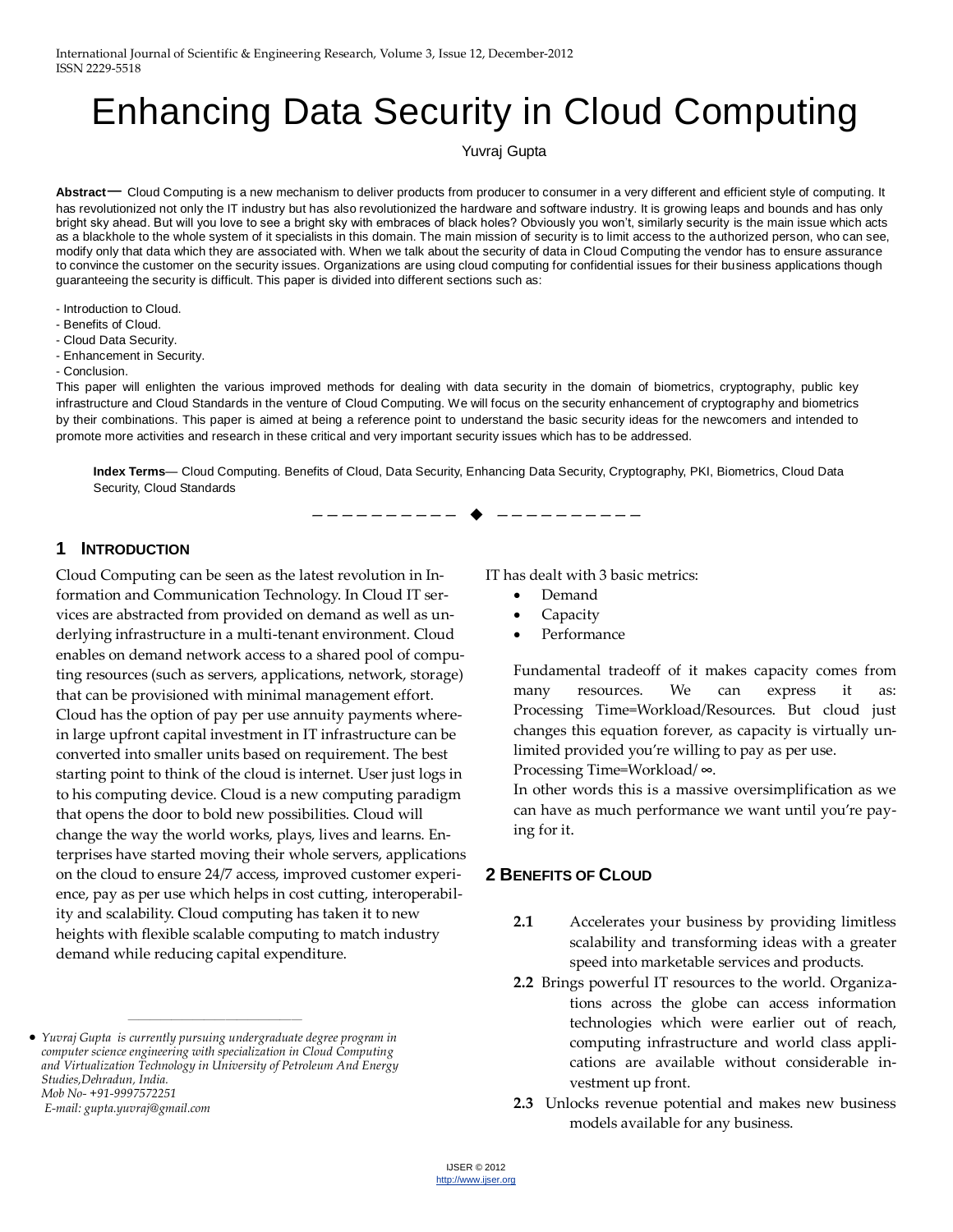- **2.4** Companies can now collaborate more efficiently to drive business value and innovations
- **2.5** Cloud reduces operating risks as well as improves information management. Protects sensitive information and simplifies disaster recovery.
- **2.6** Cloud transforms the economics of the industry from capital driven to pay-as you go. Costs are metered according to the requirements and usage. SLA guarantees the capabilities when you need them. There is greater utilization of the underlying infrastructure.
- **2.7** The core advantage of cloud computing is its ability to access high performance computing systems on the basis of sharing and time model.
- **2.8** Use of standard technology is encouraged and facilitated while delivering the latest technology and with full optimization of resources.

## **3 CLOUD DATA SECURITY**

Security has emerged as the most important barrier to faster and widespread adoption of virtualization as well as cloud computing. It depends from person to person as well as industry to industry how they analyze the concept of security in Cloud Computing. The main questions while shifting to cloud are:

- 1. How secure is the data?
- 2. Where is the data?
- 3. Who has access?
- 4. Can you trust the company or third party?
- 5. How much confidential will your data be?
- 6. How does cloud provider keep different clients data separated and inaccessible from other clients?

Few answers regarding security discussed above:

- -As the data is in the cloud different companies and countries have different requirements as well as controls placed on access because we may not realize that the data must reside in some physical location.
- -Every cloud provider should have all the agreements in writing to provide maximum transparency to provide the different level of security required by different customers.
- -Every cloud provider must have fixed service level agreements regarding various things such as data privacy, limit of third party access to the confidential data etc.
- Access control is a key concern as insider attacks also possess a huge risk. Anyone who has been entrusted with proper authentication to the cloud could be a potential hacker. If anyone doubts this, consider in 2009 an insider was accused of planting a

logic bomb on Fannie Mae servers, if launched it would have caused massive damage.

The standards have been defined to ensure that third parties have sufficient control in handling data. ISO 27001 and SAS 70 have been adapted to ensure maximum cloud security.

## **3.1 Common Mistake and Challenges in Cloud Security**

- 3.1.1 Failing to use cryptography when cryptographic security is a viable option. Everything should be encrypted by default.
- 3.1.2 Failing to use cryptographically secured protocols when you have a choice. Using ftp, telnet or http rather than a secured version of these plaintext protocols is simply negligent.
- 3.1.3 Network packet sniffing is a pastime on many machines that take part in sending packets back and forth between your laptop and a cloud-based service. Although these protocols should have been retired long ago, they are still common and being available they are used. No cloud implementation should allow these.
- 3.1.4 Sending sensitive data in unencrypted e-mail. Sending passwords, pins, or other account data in unencrypted e-mail exposes that data in multiple places.
- 3.1.5 Hackers are a real concern for data management as per Cloud service providers; they can compromise the data which ranges from selling sensitive information to competitor or damage the businesses.
- 3.1.6 Attackers use bot attackers or botnets to perform distributed denial of service attacks through which we face blackout.

## **3.2 Benefits of Enhanced Security in Cloud**

- 3.2.1 Reduced data loss: By maintaining the data on the cloud, employing strong access control and limiting a person download to only what they need, cloud computing would limit the amount of information that could potentially be lost.
- 3.2.2 Monitoring: By having data on the cloud it is easier to monitor the security from anywhere rather than worrying about the security of number of clients and servers.
- 3.2.3 Instant Swapover: we now don't require spending hours trying to replicate the data or fix the breach incase of moving the data to another machine. Abstracting the hardware would allow it instantly.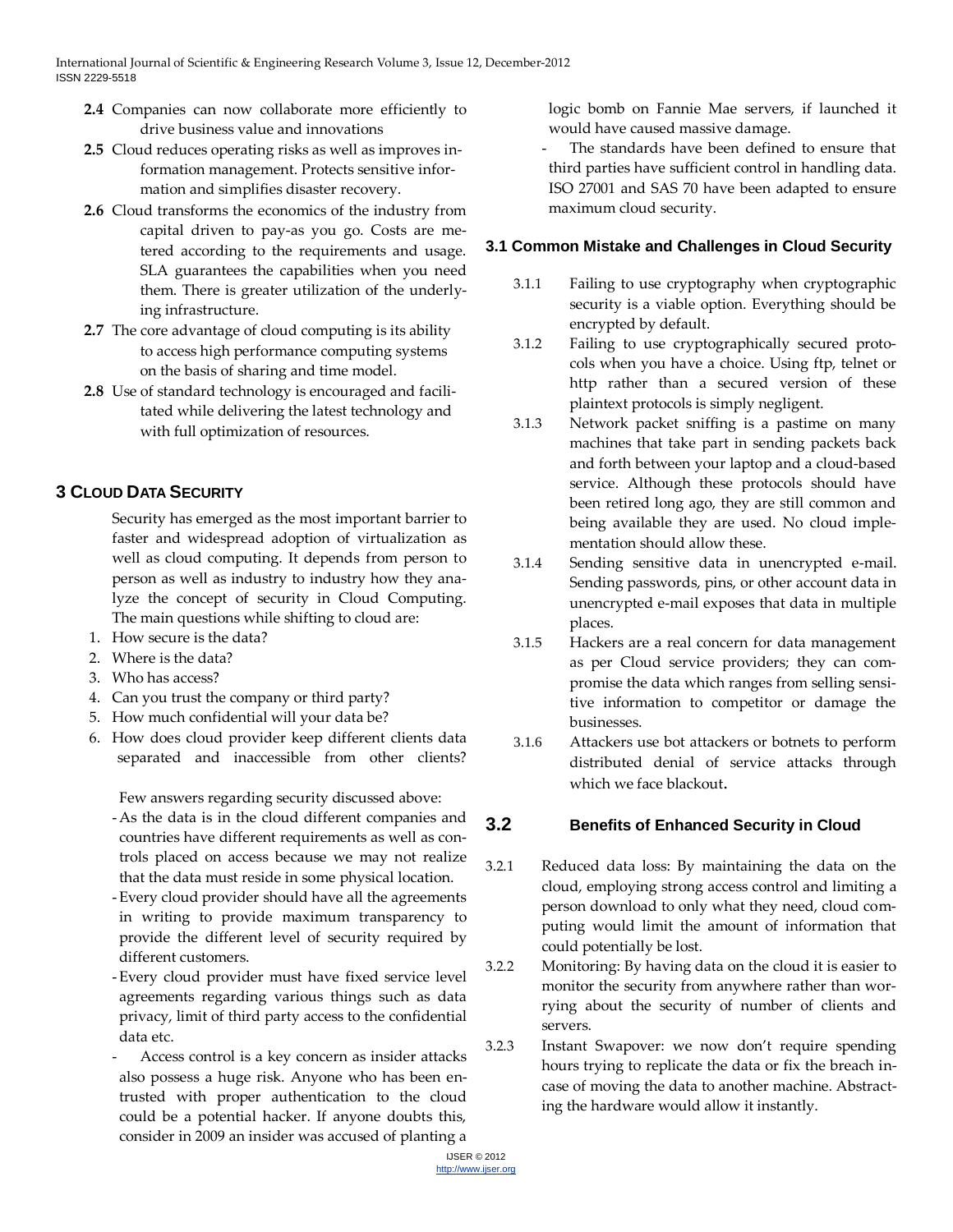International Journal of Scientific & Engineering Research Volume 3, Issue 12, December-2012 ISSN 2229-5518

- 3.2.4 Secure builds: With a cloud solution model we do not require to buy third party security software to secure our network, but these tools can be made into a complete package which would be available on pay per use and could enhance our system with the type of security which we will require. We can perform the patches and upgrades offline. It will enhance the ability to test the impact of our security changes in offline mode as well.
- 3.2.5 Improved software security: As the vendors would face a stiff competition and wouldn't like to lose their business they would develop more efficient security software as the vendor knows the most efficient secured product will win the game.
- 3.2.6 Security testing: Security testing would become quite cheap as it will be shared and pooled among the cloud users for the SAAS providers. With cloud code scanning tools the code developed by developers would check the code for vulnerabilities.

## **4 Security Enhancement by Combining Biometrics to Cryptography**

A combination of cryptography and biometrics has immense scope of providing a higher security platform in various fields. The most important issue in cryptographic systems is the key management. Therefore in order to combine biometrics with cryptography we have to relate to the issue of how to combine biometrics along with cryptographic keys.

The 3 important steps involved while combining biometrics with cryptography are biometrics key release, biometrics key generation and biometrics key binding. In key release mode, if the biometric matching is successful then only the user will be able to view the key. In key generation mode, we require the key of a cryptographic system which is being derived from the biometric template hence providing a platform for the security systems as the unique biometrics results in an unique key which is based on some feature or transform extraction.in the key binding mode, the system secures the user biometrics with the cryptographic key at the time of using it for the first time i.e. Enrollment. The key would only be displayed if all the user details match perfectly with the cryptographic keys. The key generation/ binding mode is very much secured as compared to key release mode because key release mode involves the key release and user authentication as two separate and different parts rather than involving a dual mode exchange by the user as well as the cryptography. The conventional cryptography systems depend on the accuracy of the matching of the key and do not require any complex pattern recognition. The key matching process should be very accurate and could not tolerate even smallest of error. As the biometrics are known to be not absolutely accurate and is known to be quite

variable, therefore researchers face the challenge of bridging the gap between fuzziness of biometric matching and exactness of the cryptographic system with much higher accuracy rate.

#### **4.1 Enhancement in Security with Biometrics**

Types of Biometrics:

- **4.1.1 Fingerprint recognition:** As fingerprints have been recognized as a primary and accurate method of identification. Authentication (1-to-1): matches a person's identity to their respective biometrics with one or more security technologies (PKI token, password etc). It uses the ridge endings on a person finger to form minutiae. The number and location vary from finger to finger as well as from person to person.
- **4.1.2 Face recognition:** The principle solely is the analysis of the shape, positioning and pattern of facial features.it is highly complex technology and largely software based. Its primary advantage is that it is hands free and a user identity is matched and confirmed by simply staring at the screen.
- **4.1.3 Iris recognition:** It is based on the analysis of the iris of the eye, visible features (corona rings etc). It is regarded as the most safe, accurate biometrics technology and capable of performing 1-tomany matches without sacrificing the accuracy. It is a highly mature technology with a proven track record in number of applications.
- **4.1.4 Retina recognition:** It is the pattern of blood vessels that emanate from the optic curve and disperse throughout the retina which depends on individuals. A retina scan cannot be faked as it is quite impossible to forge a human retina. It is highly accurate and has an error rate of 1 in 10,000,000.

The application of biometrics cannot be uniform for each and every level of people. For different level of people we need entirely different type of technology which would be the best for them. We can conclude that:

For Defence sector as it contains very sensitive information which they cannot afford to leak we must deploy retina recognition as well as iris recognition at different levels of their hierarchy organization.

For Financial sector we must use the technology of face recognition as well as fingerprint recognition which could be more enhanced with the use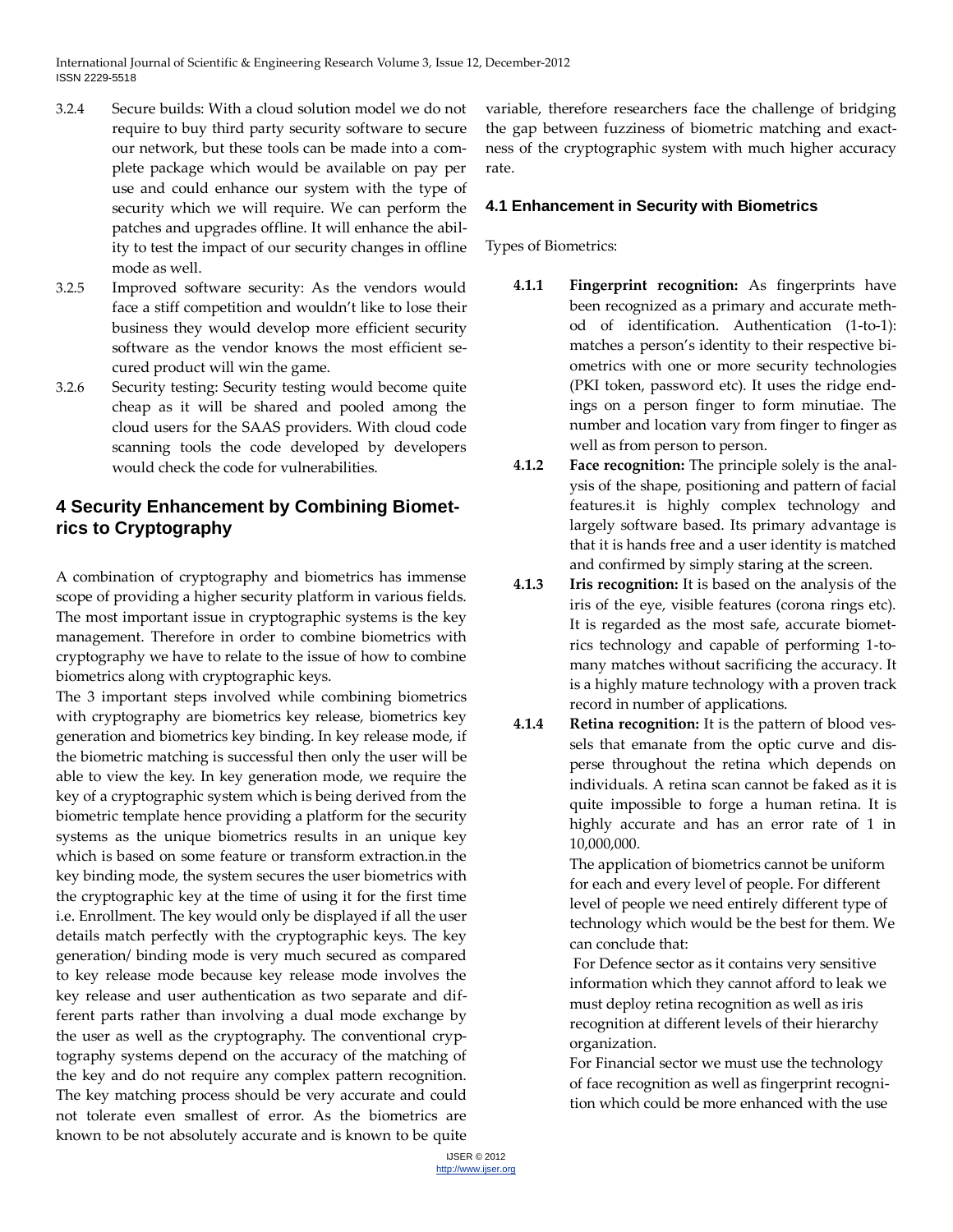of one time passwords for funds transfer, access to internet banking etc.

For privacy of the emails we can have powerful email encryption as well as decryption tool which would insure data security and proper handling of sensitive information. At the login page passwords should be replaced with one time password for enhanced security.

## **4.2 Public Key Infrastructure (PKI)**

It is used to secure data transmission and authentication system, secures privately exchanged data with the help of public keys and private keys which is obtained via a trusted authority. It uses encryption, digital signatures, digital certificates, decryption, certificate authorities, certificate revocation and storage.

#### **4.2.1 Components of public key infrastructure are:**

- **4.2.1.1 Certification authority (CA):** The CA issues the certificate and is responsible for identifying correctness of the identity of the person and verifies the certificate and digitally signs it. It also generates key pairs.
- **4.2.1.2 Revocation:** When a system publishes certificates there should be a system to let the people know when these certificates are invalid. The challenge to this is that a distributed denial of service attack on the directory or database of stored certificates might create appearance of a fake certificate.
- **4.2.1.3 Registration Authority:** They are used by the CA to perform necessary identity checks regarding the person or company to prevent from forgery.
- **4.2.1.4 Certificate publishing method:** It is the fundamental of PKI systems where certificates are published such as directories, databases, e-mails etc so that the user finds it.
- **4.2.1.5 Certificate management system:** The management system through which certificates are published, renewed, temporary or permanently suspended or revoked.

PKI is the most evolved form but few things could be implemented:

PKI should be embedded in every system which would automatically encrypt the data for the sender and decrypt the data for the receiver with the help of public or private keys.

The keys could be enhanced with introduction of biometrics between the encryption and decryption process which would make it a complex structure to break upon.

The encryption algorithm could be more rigid and strong.

## **5 CLOUD STANDARDS**

As the cloud computing is involving at a very high rate of speed though it is at an early stage of development. There is an urgent need of a global cloud computing standards but there is a risk of fragmentation and diffusion which could even make people wary of adopting it. For any business to move into cloud there is a need of high level of trust which is based on knowing exactly what profit will the business have, how it will get and when. Therefore a trusted set of standards are required which every service provider would adhere which would help bringing more and more companies in adopting cloud computing in a widespread manner. Standardization would allow greater flexibility for a company to move from one service provider to another. We need to consolidate more on various aspects of cloud such as cloud management, governance and security. We need different standards for different applications such as standards for cloud architecture, cloud applications, service oriented architecture, web services standards, web application frameworks etc.

One of the major standard which is required is the adoption of a global it law which could be explained easily via an example:

An ABC company in India has adopted cloud computing service with XYZ company as service provider located in Usa. If there is any dispute regarding any security breach with respect to data or privacy then who would be responsible? Where will the legal case be fought? What outcome will it have on company's reputation? What effect will it have on world economy? Who would pay or bear the compensation of the customer? If the data is attacked where will ransoms come to for threats?

These thoughts would ponder but one of the trickiest question to answer is where the case would be fought? Whether it would be in India or USA, whether it will be fought according to USA laws or Indian laws. Nothing has been definite and part of Global Standards, for this it requires a strong global law which would reduce dispute between 2 countries and service of cloud computing would flow more easily.